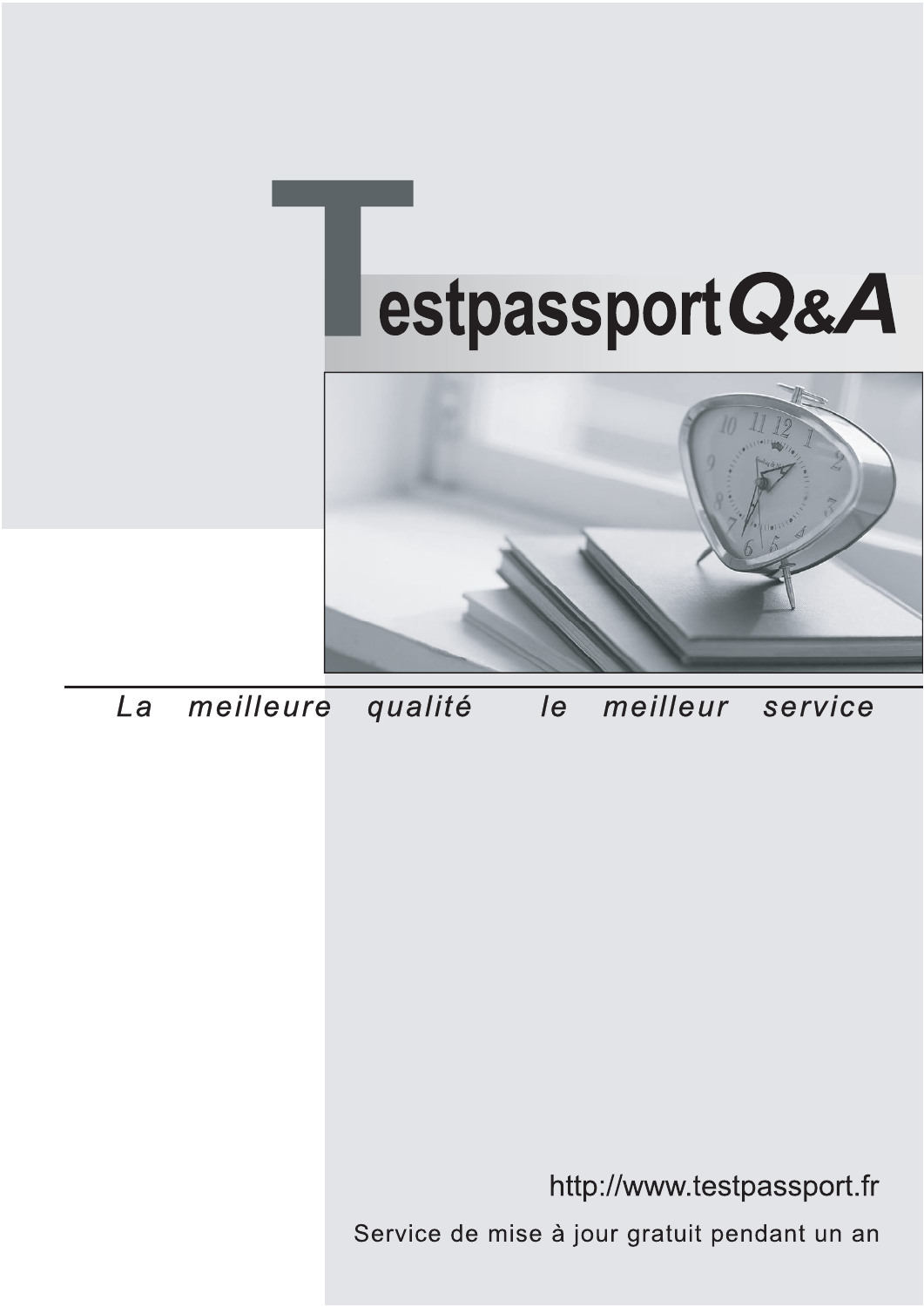# **Exam** : **C1000-065**

### **Title** : IBM Cognos Analytics Developer V11.1.x

## **Version** : DEMO